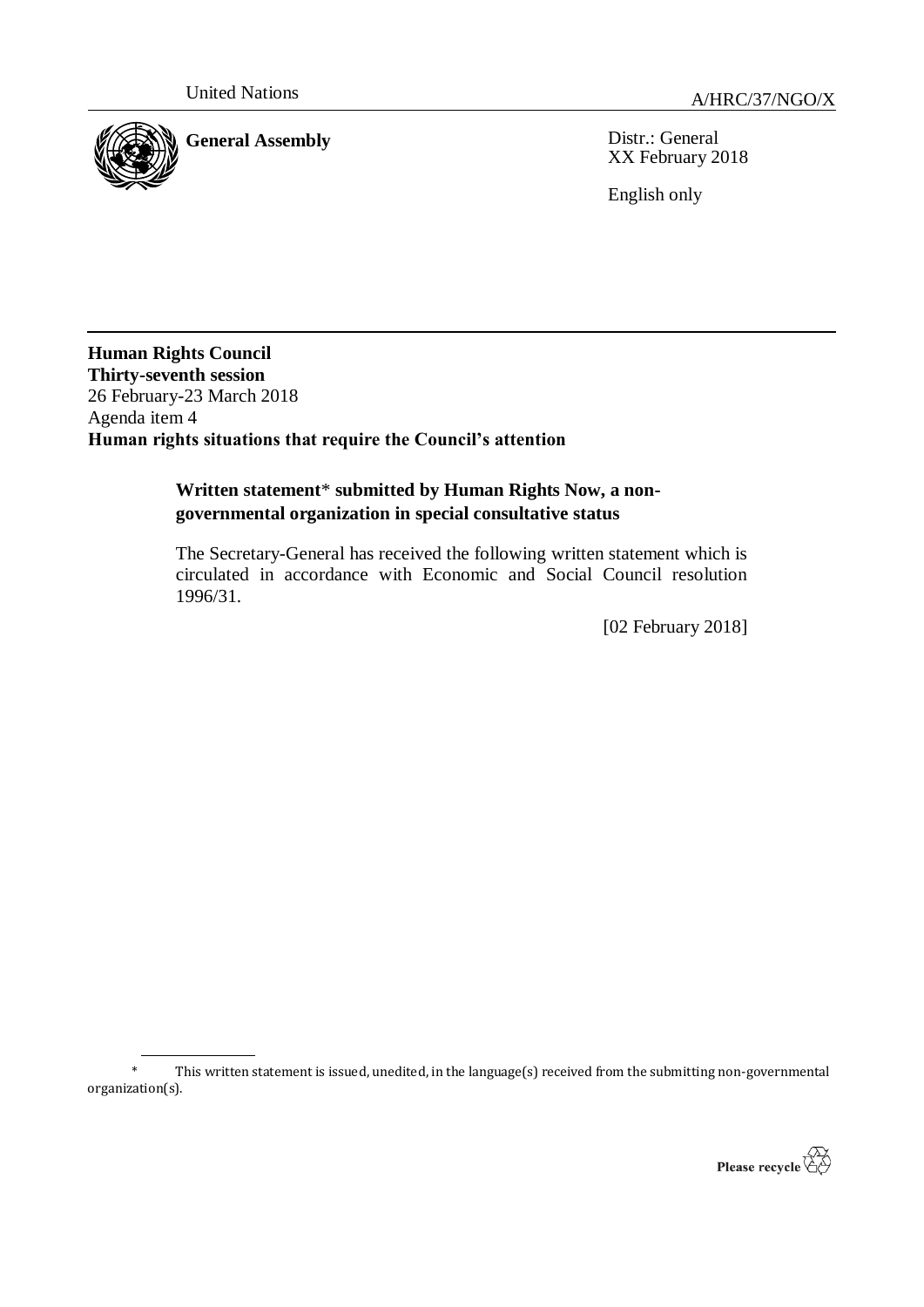# **Myanmar Must Not Obstruct Accountability for the Rohingya Situation and Should Ensure the Rohingya Refugees' Safe Return to a Stable Situation**

#### **1. Introduction—Facing up to the Rohingya Crisis**

Human Rights Now (HRN), a Tokyo-based international human rights NGO, expresses grave concern over the human rights situation of the Rohingya people in Rakhine State, Myanmar, as well as in Bangladesh where many refugees have fled following violent crackdowns by Myanmar security forces.

HRN urges the Myanmar government to promote accountability for the violence against the Rohingya, as well as to reform its repatriation policy so that the Rohingya can return to their homes in Myanmar.

#### **2. Ongoing violence against the Rohingya and Developments in Government Policies**

Following the attack on a military outpost by a group of Rohingya rebels on 25 August 2017, Myanmar security forces launched a large-scale "clearance" operation targeting the Rohingya. There are consistent reports of disproportionate use of force by military personnel and nonstate actors, including reports of extra-judicial killings, rape and arson.<sup>1</sup> The turmoil in the Rakhine State is part of a continuous cycle of violence. For example, similar reports of widespread violence by security forces surfaced in 2016 after armed militants attacked the Myanmar security forces. 2

Because of these attacks, an estimate of over 650,000 Rohingya have fled to Bangladesh since August 2017.<sup>3</sup> These refugees live in overcrowded camps, with poor hygiene, and lack access to healthcare.

For instance, according to UNICEF, "as few as 3 percent of the children arriving from Myanmar are properly immunized."<sup>4</sup>

Commissioner of Human Rights, 11 December 2017,

http://www.ohchr.org/EN/NewsEvents/Pages/DisplayNews.aspx?NewsID=22522&LangID=E.

<sup>1</sup> "Rohingya Crisis: Bangladesh to Restrict Movement of Migrants", BBC, 16 Sept. 2017, [http://www.bbc.com/news/world](http://www.bbc.com/news/world-asia-41291650)[asia-41291650](http://www.bbc.com/news/world-asia-41291650). "HRW: Satellite Data Show Fires Burning in Rakhine State," Al Jazeera, 30 Aug. 2017, [http://www.aljazeera.com/news/2017/08/hrw-satellite-data-show-fires-burning-rakhine-state-170829065457014.html.](http://www.aljazeera.com/news/2017/08/hrw-satellite-data-show-fires-burning-rakhine-state-170829065457014.html)  "Independent International Fact Finding Mission on Myanmar concludes visit to Malaysia," United Nations Office of the High

<sup>2</sup> OHCHR, "Myanmar: UN expert warns of worsening rights situation after "lockdown" in Rakhine State," 18 Nov. 2016, [http://www.ohchr.org/EN/NewsEvents/Pages/DisplayNews.aspx?NewsID=20895&LangID=E.](http://www.ohchr.org/EN/NewsEvents/Pages/DisplayNews.aspx?NewsID=20895&LangID=E) 

<sup>&</sup>lt;sup>3</sup> "Rohingya Emergency", UNHCR, <http://www.unhcr.org/rohingya-emergency.html> ("Since 25 August 2017, as of 7 January 2018, according to UNHCR's family-counting exercise.").

<sup>4</sup> UNICEF, "Rohingya Refugee Children: UNICEF Emergency Response in Bangladesh", 15 Jan. 2018, [https://www.unicef.org/infobycountry/bangladesh\\_100945.html.](https://www.unicef.org/infobycountry/bangladesh_100945.html)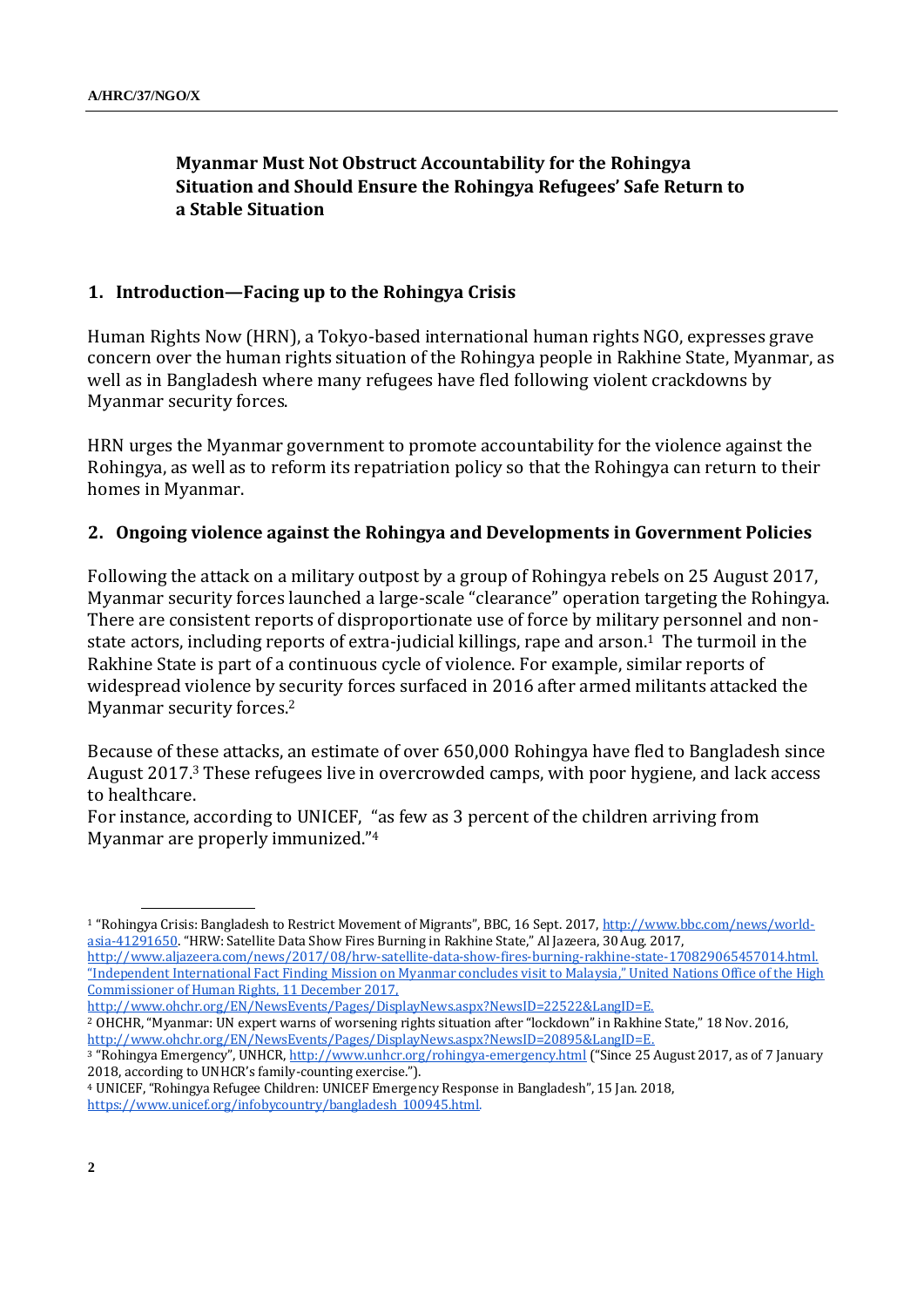Additionally, in a camp near Cox's Bazar, Bangladesh, refugees are contracting diphtheria, and 28-related deaths have been reported thus far.<sup>5</sup> The conditions in the refugee camps are clearly placing the refugees at a higher risk of contracting diseases. In addition to illness and malnutrition, the upcoming monsoon season threatens the lives of tens of thousands of refugees.<sup>6</sup>

In November 2017, the Myanmar government signed an agreement with Bangladesh on the repatriation of Rohingya refugees,<sup>7</sup> However, as of the date of this statement, the process of repatriating Rohingya refugees from Bangladesh has been put on hold by Bangladesh authorities.<sup>8</sup> Furthermore, under current Myanmar policies, the Rohingya will still be required to present official documents upon repatriation.<sup>9</sup> This may disqualify most Rohingya, who are considered illegal immigrants and denied citizenship.

Finally, despite an overwhelming number of testimonies from refugees and condemnations from the international community, Myanmar authorities have consistently denied the accusations with the exception of a case where the army admitted to extra judicial killings of victims they called "Bengali terrorists" <sup>10</sup> The government's denial encompasses actions like the arbitrary arrest of journalists in retaliation for their reports on the refugee situation in Rakhine State, the release of a statement of "non-cooperation" with the U.N. Special Rapporteur along with a denial of access into the country, and the denial of access to the UN fact-finding mission enacted by the Human Rights Council in March 2017.11

11 "Two Reuters Journalists Arrested In Myanmar, Face Official Secrets Charges", Reuters, 13 Dec. 2017,

[https://www.reuters.com/article/us-myanmar-journalists/two-reuters-journalists-arrested-in-myanmar-face-official](https://www.reuters.com/article/us-myanmar-journalists/two-reuters-journalists-arrested-in-myanmar-face-official-secrets-charges-idUSKBN1E71CO)[secrets-charges-idUSKBN1E71CO](https://www.reuters.com/article/us-myanmar-journalists/two-reuters-journalists-arrested-in-myanmar-face-official-secrets-charges-idUSKBN1E71CO). "Myanmar refuses access to UN Special Rapporteur,"

<sup>5</sup> Ferrie, "Vaccination Ramps Up in Diphtheria-Hit Rohingya Refugee Camps." Reuters, 15 Jan.

<sup>201</sup>[8,https://www.reuters.com/article/us-bangladesh-rohingya/vaccination-ramps-up-in-diphtheria-hit-rohingya-refugee](https://www.reuters.com/article/us-bangladesh-rohingya/vaccination-ramps-up-in-diphtheria-hit-rohingya-refugee-camps-idUSKBN1F41JU)[camps-idUSKBN1F41JU.](https://www.reuters.com/article/us-bangladesh-rohingya/vaccination-ramps-up-in-diphtheria-hit-rohingya-refugee-camps-idUSKBN1F41JU) Bennett, "Rohingya Face Hunger and Disease in Bangladesh Refugee Camp after Escaping Myanmar Violence", ABC News, 24 Sept. 2017,

[http://www.abc.net.au/news/2017-09-24/rohingya-face-hunger-and-disease-in-bangaldesh-refugee-camp/8978882.](http://www.abc.net.au/news/2017-09-24/rohingya-face-hunger-and-disease-in-bangaldesh-refugee-camp/8978882)  <sup>6</sup> Schlein, "Upcoming Monsoons in Bangladesh Put Rohingya Children at Risk", VOA, 17 Jan.

<sup>201</sup>[8,https://www.voanews.com/a/monsoons-bangladesh-rohingya-children/4211488.html.](https://www.voanews.com/a/monsoons-bangladesh-rohingya-children/4211488.html) 

<sup>7</sup> Holmes, "Myanmar Signs Pact with Bangladesh over Rohingya Repatriation", The Guardian, 23 Nov 2017,

[https://www.theguardian.com/world/2017/nov/23/myanmar-signs-pact-with-bangladesh-over-rohingya-repatriation.](https://www.theguardian.com/world/2017/nov/23/myanmar-signs-pact-with-bangladesh-over-rohingya-repatriation)  <sup>8</sup> Cochrane, "Rohingya Repatriation Delayed by Bangladeshi Officials Just Hours Before It was Due to Begin." ABC News, 23 Jan. 2018[, http://www.abc.net.au/news/2018-01-23/bangladesh-delays-rohingya-repatriation-over-logistics/9350772.](http://www.abc.net.au/news/2018-01-23/bangladesh-delays-rohingya-repatriation-over-logistics/9350772) <sup>9</sup> Holmes, "Myanmar Signs Pact with Bangladesh Over Rohingya Repatriation," The Guardian, 23 Nov. 2017,

[https://www.theguardian.com/world/2017/nov/23/myanmar-signs-pact-with-bangladesh-over-rohingya-repatriation.](https://www.theguardian.com/world/2017/nov/23/myanmar-signs-pact-with-bangladesh-over-rohingya-repatriation)  <sup>10</sup> "Myanmar army rejects UN Rohingya abuse claims" BBC 23 May 2017

[http://www.bbc.com/news/world-asia-42639418.](http://www.bbc.com/news/world-asia-42639418) Rohingya crisis: Myanmar army admits killings 10 January 2018, <http://www.bbc.com/news/world-asia-42639418>

<http://www.ohchr.org/EN/NewsEvents/Pages/DisplayNews.aspx?NewsID=22553&LangID=E>. "Myanmar bars U.N. rights investigator before visit. " Reuters. December 20, 2017

[https://uk.reuters.com/article/uk-myanmar-rohingya-investigator/myanmar-bars-u-n-rights-investigator-before-visit-](https://uk.reuters.com/article/uk-myanmar-rohingya-investigator/myanmar-bars-u-n-rights-investigator-before-visit-idUKKBN1EE0UP?feedType=RSS&feedName=topNews&rpc=69)

[idUKKBN1EE0UP?feedType=RSS&feedName=topNews&rpc=69.](https://uk.reuters.com/article/uk-myanmar-rohingya-investigator/myanmar-bars-u-n-rights-investigator-before-visit-idUKKBN1EE0UP?feedType=RSS&feedName=topNews&rpc=69) Fact Finding Mission Statement to the Special Session of the Human Rights Council on the "Situation of human rights of the minority Rohingya Muslim population and other minorities in Rakhine State of Myanmar" December 5, 2017

<http://www.ohchr.org/EN/NewsEvents/Pages/DisplayNews.aspx?NewsID=22495&LangID=E>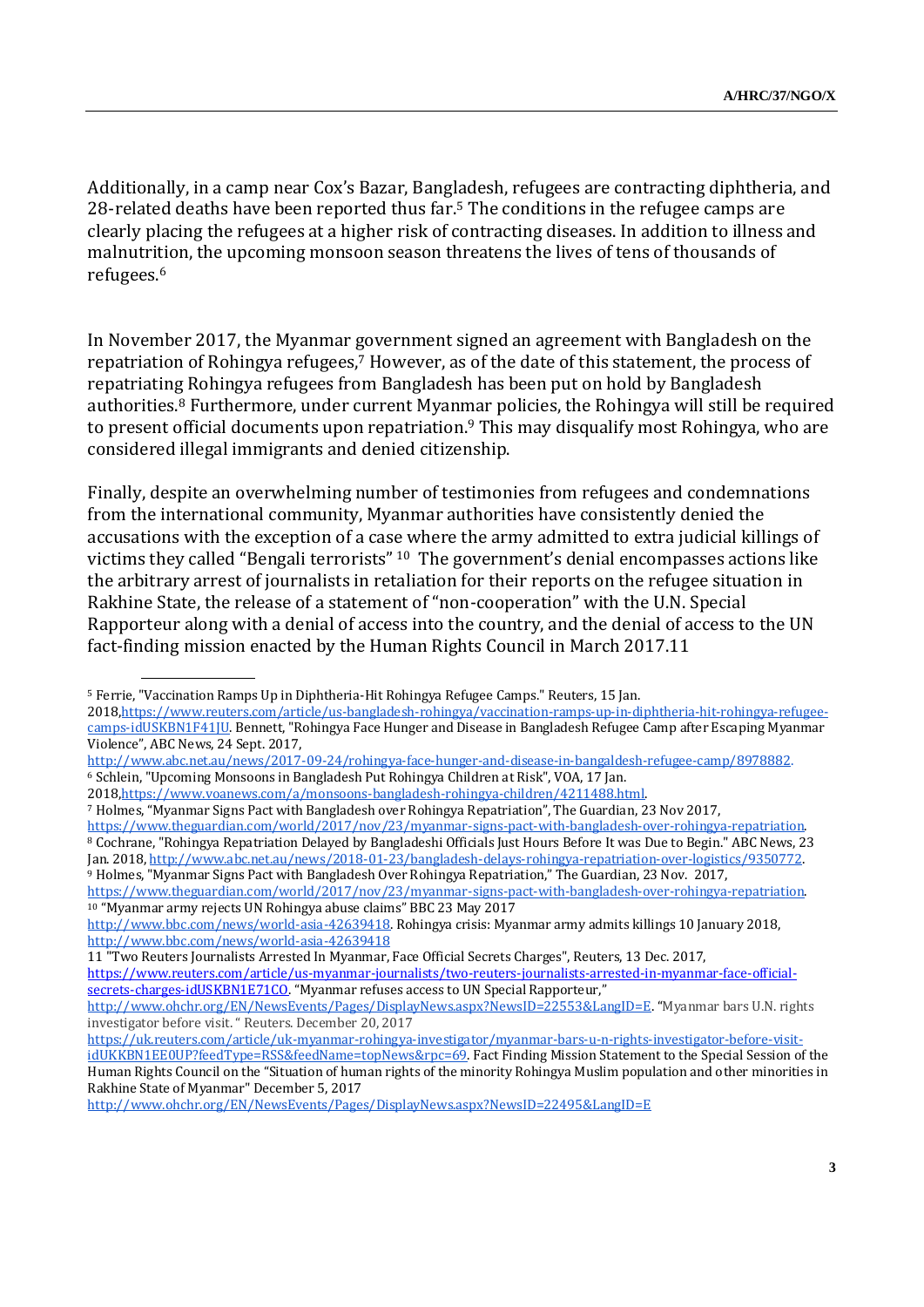# **3. Myanmar Must Accept Accountability for its Treatment of the Rohingya**

Investigation by a neutral third party and transparency is necessary to provide accountability for the responsible parties and fight the core issue of the recurring violence against Rohingya in Myanmar. The UN General Assembly has emphasized the need for transparency through "full, unrestricted and unmonitored access" for investigations in its situation report on Myanmar from 31 October 2017.12 Similarly, the UN Security Council has called upon the Myanmar government to allow transparent investigations and uphold accountability.13 The Myanmar government's denial of the Rohingya situation, including the arrest of the journalists and refusal to allow entry to the UN Special Rapporteur and UN fact-finding mission undermine the call for transparency and accountability.

## **3. Myanmar Must Do More to Facilitate the Repatriation of the Rohingya Refugees**

Concerns have been raised that the repatriation agreement between the Myanmar and Bangladesh governments may not fully ensure the voluntary and safe return of the refugees to a stable situation consistent with the principle of non-refoulement, recognized as customary international law.<sup>14</sup> For example, UN Secretary General Antonio Guterres has highlighted the risk of a flawed return plan that would result in the relocation of Rohingya from refugee camps in Bangladesh to displacement camps in Myanmar.15 Additionally, the repatriation solution proposed by Myanmar does not offer long term solutions, such as citizenship and housing, to the Rohingya. Moreover, authorities have rejected opportunities to collaborate with the UNHCR and IOM to craft a repatriation process that could comply with the obligation to uphold non-refoulement.

Myanmar's policies also undermine its obligation under Article 12 of the ICCPR to protect the freedom of movement of the Rohingya.<sup>16</sup> Specifically, the policy requiring the Rohingya to produce official documentation upon repatriation will likely hamper the Rohingya's ability return to their homes in Myanmar, due to their lack of citizenship status, noted above.

https://www.un.org/press/en/2017/sc13055.doc.htm.

<sup>14</sup> UNHCR, "UNHCR Note on the Principle of Non-Refoulement," Refworld, Nov. 1997, [http://www.refworld.org/docid/438c6d972.html.](http://www.refworld.org/docid/438c6d972.html)

<sup>15</sup> Paul and Lee, "Bangladesh Agrees with Myanmar to Complete Rohingya Return in Two Years", Reuters, 16 Jan. 2018[, https://www.reuters.com/article/us-myanmar-rohingya-bangladesh/bangladesh-agrees-with](https://www.reuters.com/article/us-myanmar-rohingya-bangladesh/bangladesh-agrees-with-myanmar-to-complete-rohingya-return-in-two-years-idUSKBN1F50I2)[myanmar-to-complete-rohingya-return-in-two-years-idUSKBN1F50I2.](https://www.reuters.com/article/us-myanmar-rohingya-bangladesh/bangladesh-agrees-with-myanmar-to-complete-rohingya-return-in-two-years-idUSKBN1F50I2)

<sup>12</sup> UN General Assembly, "Situation of human rights in Myanmar," 31 October 2017, A/C.3/72/L.48, https://undocs.org/A/C.3/72/L.48.

<sup>13</sup> UN Security Council, "Security Council Presidential Statement Calls on Myanmar to End Excessive Military Force, Intercommunal Violence in Rakhine State," 6 November 2017, SC/13055,

<sup>16</sup> Beech, "'No Such Thing as Rohingya': Myanmar Erases a History." *New York Times*, 2 Dec. 2017, [https://www.nytimes.com/2017/12/02/world/asia/myanmar-rohingya-denial-history.html.](https://www.nytimes.com/2017/12/02/world/asia/myanmar-rohingya-denial-history.html)